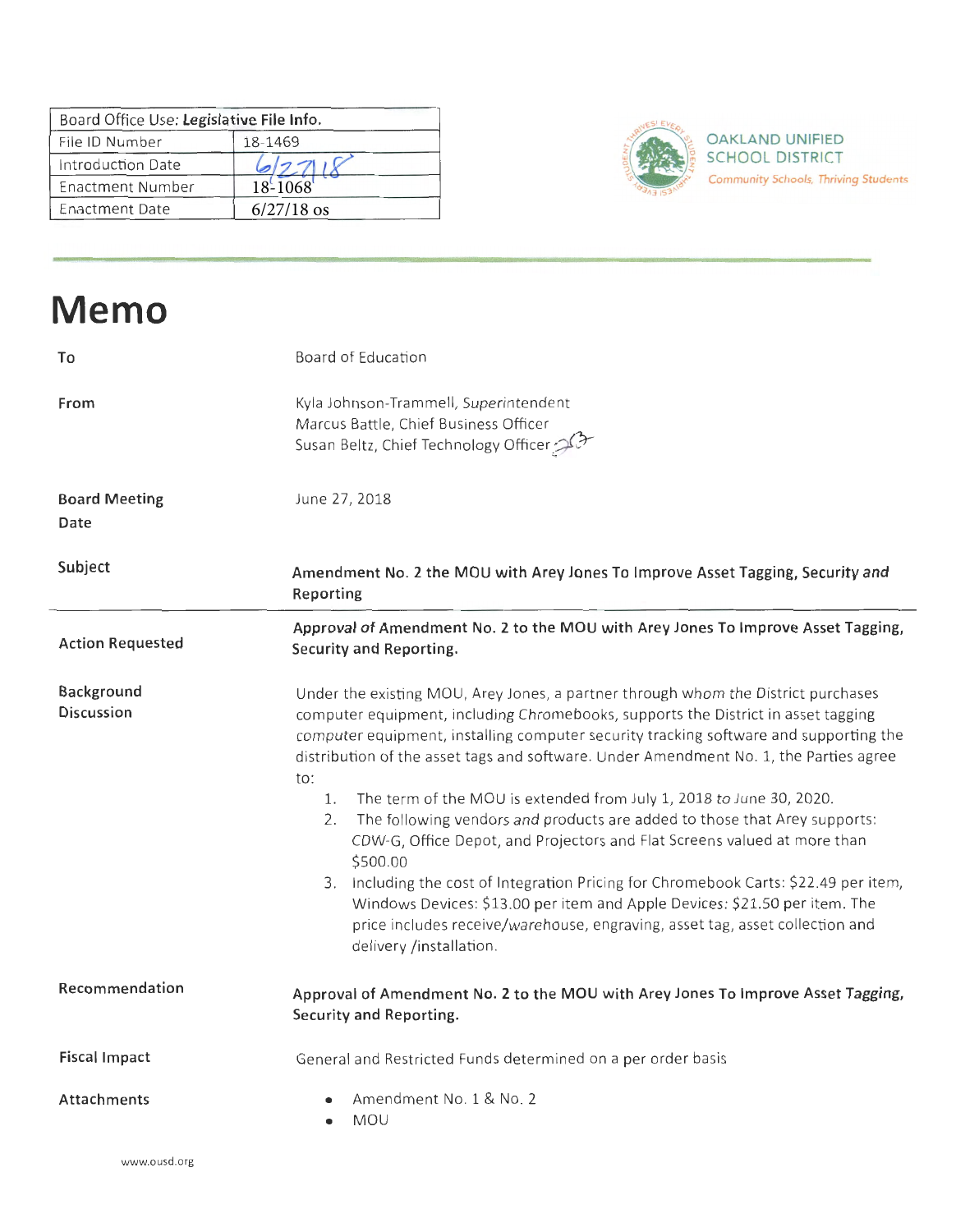

# **CONTRACT JUSTIFICATION FORM This form Shall Be Submitted to the Board Office With Every Consent Agenda Contract.**

| Legislative File ID No. 18-1469                                                             |
|---------------------------------------------------------------------------------------------|
| <b>Department:</b> Technology Services Department                                           |
| Vendor Name: Arey Jones                                                                     |
| End Date: 6/30/2020<br><b>Contract Term:</b> Start Date: $\frac{7/1/18}{2}$                 |
| Annual Cost: \$80,000.00                                                                    |
| <b>Approved by: Susan Beltz</b>                                                             |
| $\lfloor N_{\mathsf{O}} \rfloor$<br>Is Vendor a local Oakland business? Yes                 |
| Why was this Vendor selected?<br>Existing Contractor; Amendment to add additional services. |
|                                                                                             |
|                                                                                             |
| Summarize the services this Vendor will be providing.                                       |
| Vendor supports asset tracking of assets of more than \$500.                                |
|                                                                                             |
|                                                                                             |
|                                                                                             |
| $N_O$ $\checkmark$<br>Was this contract competitively bid? $Yes$                            |
| If No, answer the following:                                                                |
| 1) How did you determine the price is competitive?                                          |
| Comparable prices.                                                                          |
|                                                                                             |
|                                                                                             |
|                                                                                             |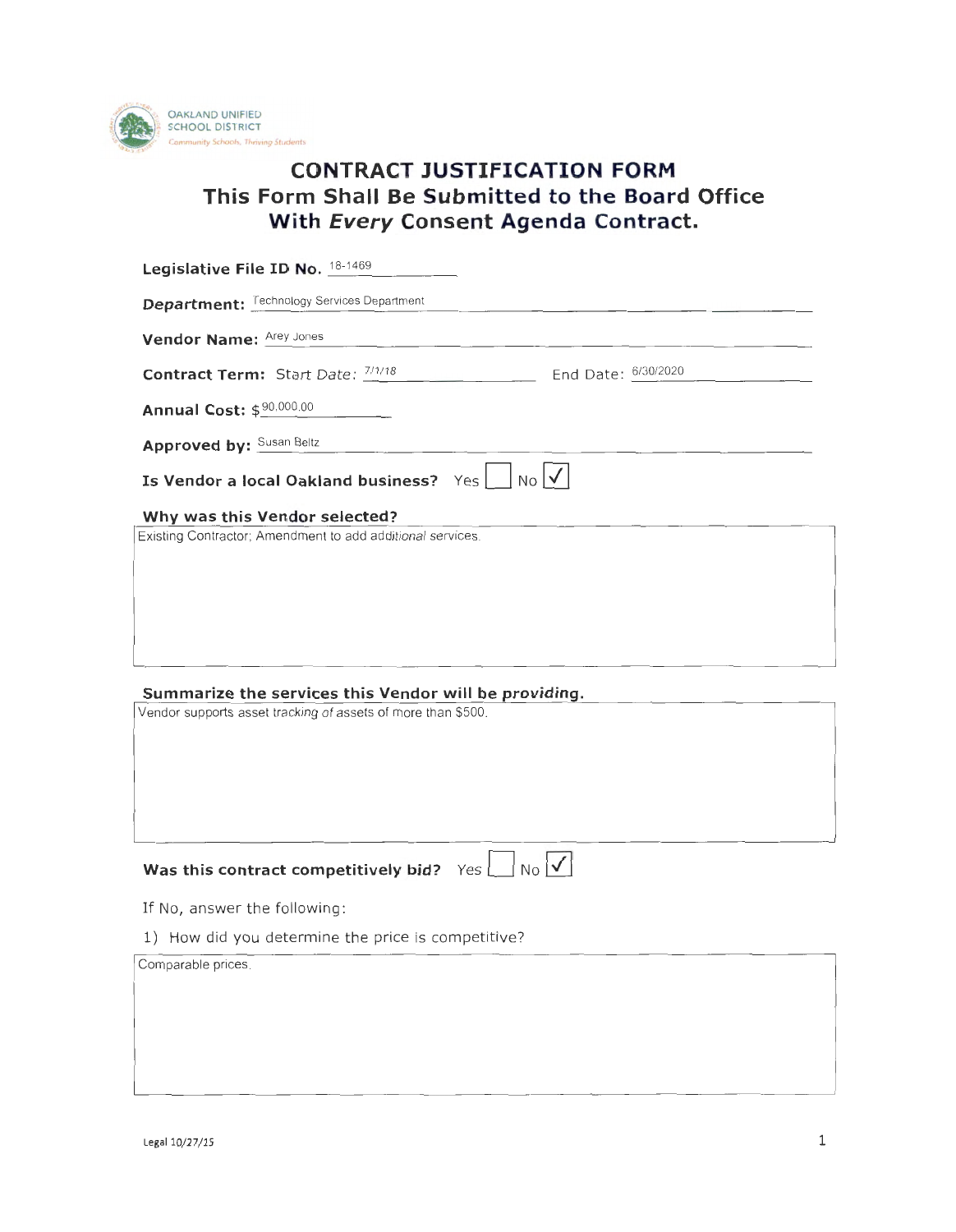|   | 2) Please check the competitive bid exception relied upon:                                                                                                                                                                                                                     |
|---|--------------------------------------------------------------------------------------------------------------------------------------------------------------------------------------------------------------------------------------------------------------------------------|
|   | <b>Educational Materials</b>                                                                                                                                                                                                                                                   |
| V | <b>Special Services</b> contracts for financial, economic, accounting, legal or<br>administrative services                                                                                                                                                                     |
|   | <b>CUPCCAA exception</b> (Uniform Public Construction Cost Accounting Act)<br>990,200                                                                                                                                                                                          |
|   | Professional Service Agreements of less than \$86,000 (increases a small<br>amount on January 1 of each year)                                                                                                                                                                  |
|   | Construction related Professional Services such as Architects, DSA Inspectors,<br>Environmental Consultants and Construction Managers (require a "fair, competitive<br>selection process)                                                                                      |
|   | Energy conservation and alternative energy supply (e.g., solar, energy<br>conservation, co-generation and alternate energy supply sources)                                                                                                                                     |
|   | <b>Emergency contracts</b>                                                                                                                                                                                                                                                     |
|   | Technology contracts                                                                                                                                                                                                                                                           |
|   | electronic data-processing systems, supporting software and/or services<br>(including copiers/printers) over the \$86,000 bid limit, must be competitively<br>advertised, but any one of the three lowest responsible bidders may be<br>selected                               |
|   | contracts for computers, software, telecommunications equipment,<br>microwave equipment, and other related electronic equipment and apparatus,<br>including E-Rate solicitations, may be procured through an RFP process<br>instead of a competitive, lowest price bid process |
|   | Western States Contracting Alliance Contracts (WSCA)                                                                                                                                                                                                                           |
|   | California Multiple Award Schedule Contracts (CMAS) [contracts are often<br>used for the purchase of information technology and software]                                                                                                                                      |
|   | Piggyback" Contracts with other governmental entities                                                                                                                                                                                                                          |
|   | <b>Perishable Food</b>                                                                                                                                                                                                                                                         |
|   | <b>Sole Source</b>                                                                                                                                                                                                                                                             |
|   | Change Order for Material and Supplies if the cost agreed upon in writing does<br>not exceed ten percent of the original contract price                                                                                                                                        |
|   | Other, please provide specific exception                                                                                                                                                                                                                                       |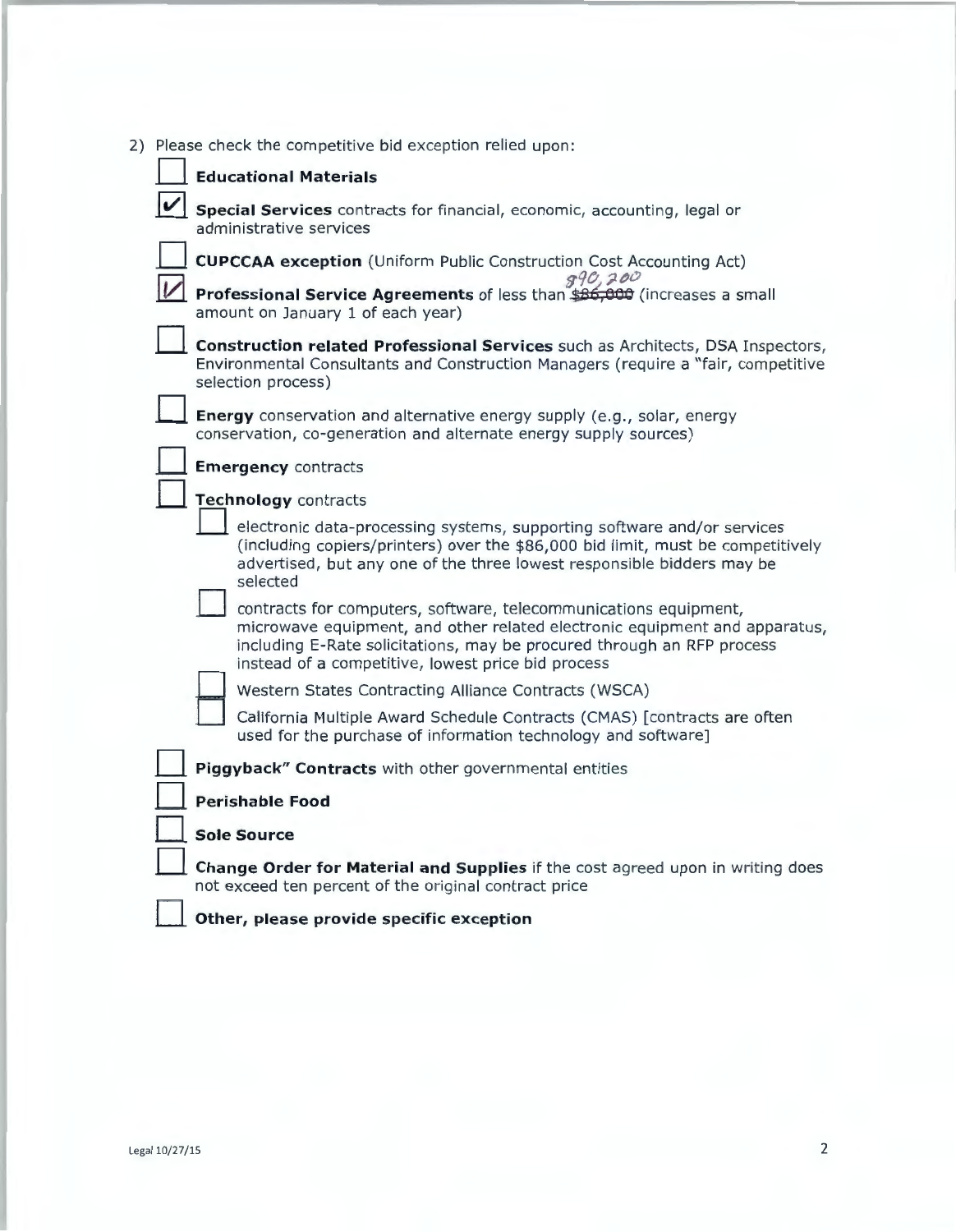| Board Office Use: Legislative File Info. |              |
|------------------------------------------|--------------|
| File ID Number                           | 18-1469      |
| Introduction Date                        | 6/27/18      |
| <b>Enactment Number</b>                  | 18-1062      |
| <b>Enactment Date</b>                    | $6/27/18$ os |

# **Amendment No. 2 To the Memorandum of Understanding Between Arey Jones and the Oakland Unified School District**

By Enactment No. 15-2262 on November 18, 2015, and as amended by Enactment No. 16-1929 on December 14, 2016, the Board of Education approved a Memorandum of Understanding ("MOU") with Arey Jones to support the District's capital asset tagging, security program and computer distribution program. Under the MOU, Arey Jones, a partner through whom the District purchases computer equipment, including Chromebooks, supports the District in asset tagging computer equipment, installing computer security tracking software and supporting the distribution of the asset tags and software. The Parties hereby agree to amend and extend the Agreement as follows:

1. The term of the MOU is extended to June 30, 2020, provided however, the Agreement can be terminated without cause by the District on 60 days prior written notice.

2. The following vendors and products are added to those that Arey Jones supports :

• Apple - laptops, desktops & tablets

3. The District's points of contact for the MOU are changed to:

Susan Beltz, CTO Susan .beltz@ousd .org Johanna Turner, Capital Assets Manager johanna . urner@ousd org

Colleen Calvano, Executive Director, Technology Services Colleen.calvano@ousd.org

4. Including the cost of Integration Pricing as follows :

a. Chromebook Carts: \$22.49 per item - Includes complete white glove service; receive/warehouse, enroll into Chrome Management console and into individual OU, engraving, asset tag, population into cart, asset collection and delivery/install.

b. Windows Devices: \$13.00 per item - Includes receive/warehouse, custom image, engraving, asset tag, asset collection and delivery install.

c. Apple Devices: \$21.50 per item - Includes receive/warehouse, engraving, asset tag, asset collection and delivery install.

5. Arey Jones' point of contact for the MOU is changed to: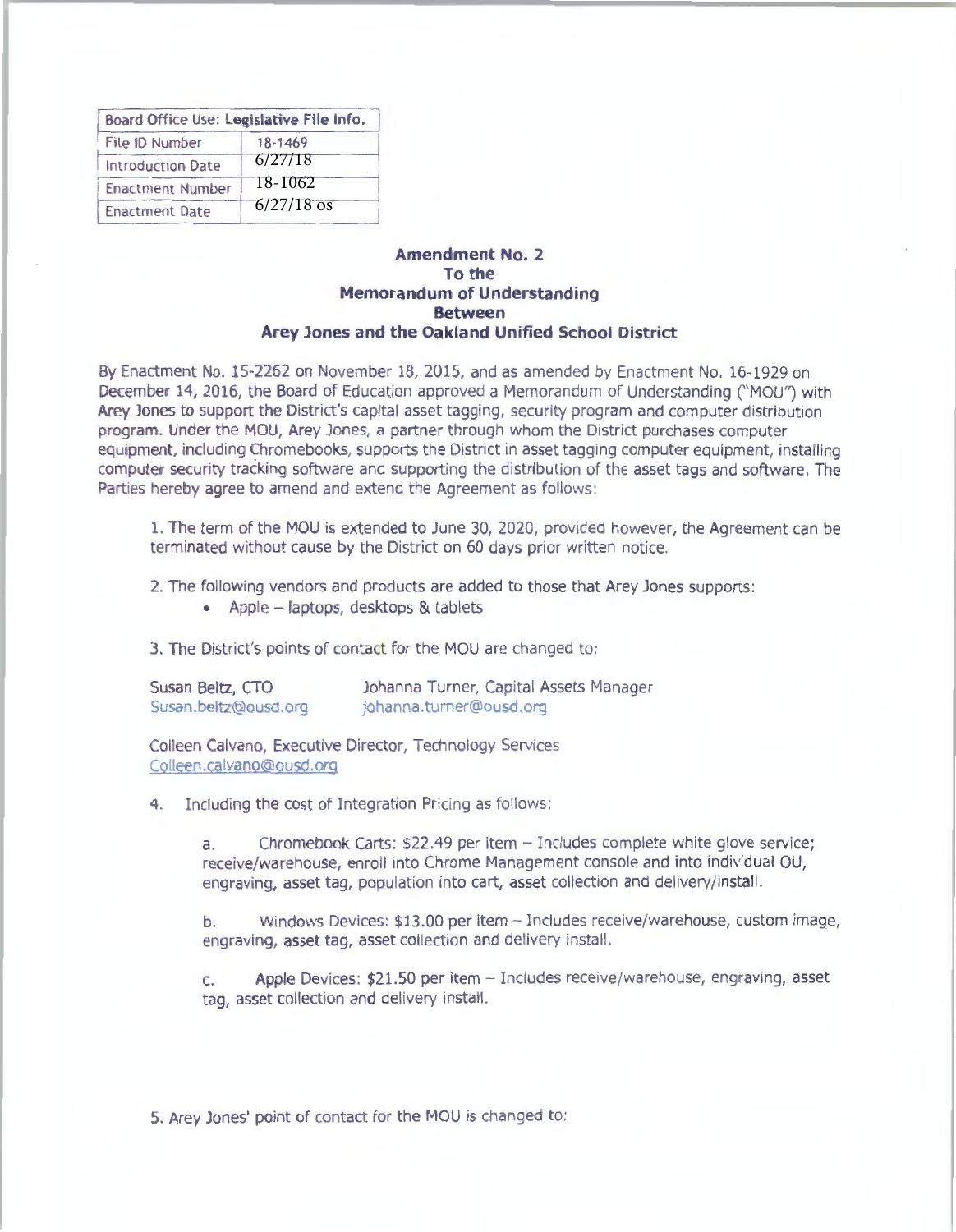Keven Benson, Integration Manager keven@areyjones.com

Erica Eichmann, Sales Manager Erica Eichmann@areyjones.com

6. **Certification Regarding Debarment, Suspension, Ineligibility and Voluntary** 

**Exclusion - OUSD and Arey Jones certify to the best of their knowledge and belief that OUSD's.** Arey Jones', and their respective principals : Are not presently debarred, suspended, proposed for debarment, declared ineligible, or voluntarily excluded from covered transactions by any Federal department or contractor according to Federal Acquisition Regulation Subpart 9.4, and by signing this Amendment No . 2 to the Memorandum of Understanding, verify that this vendor does not appear on the Excluded Parties List. https://www.sam.gov.

7. Except as expressly provided above, the MOU is unchanged.

8. This Amendment No. 2 to the MOU constitutes the entire understanding and agreement between the Parties.

9. All understandings, agreements, covenants, and representations, express or implied, oral or written, between the Parties are contained and merged herein. No other agreements, covenants, or representations, express or implied, oral or written, have been made by or between the Parties concerning the subject of this Amendment No. 2. This is an integrated Amendment No. 2. It may not be altered, modified or otherwise changed in any respect except in a writing signed by OUSD and Arey Jones.

IN WITNESS WHEREOF, the parties hereto agreed to be bound by and have executed this Amendment No. 2 to the MOU.

Arey Jones<br>
Peter Scarpella<br>Peter Scarpella

Vice President of Marketing and Sales

## **Oakland Unified School District**

Armer Eng

Aimee Eng President, Board of Education

If of the town

Kyla Johnson-Trammell Superintendent & Secretary, Board of Education

**OAKLAND UNIFIED** SCHOOL DISTRICT **OFFROVED EOR FORM AND SUBSTANCE.**<br>By: **Alichael L. Smith. Attorney and and Michael L. Smith, Attorney and and**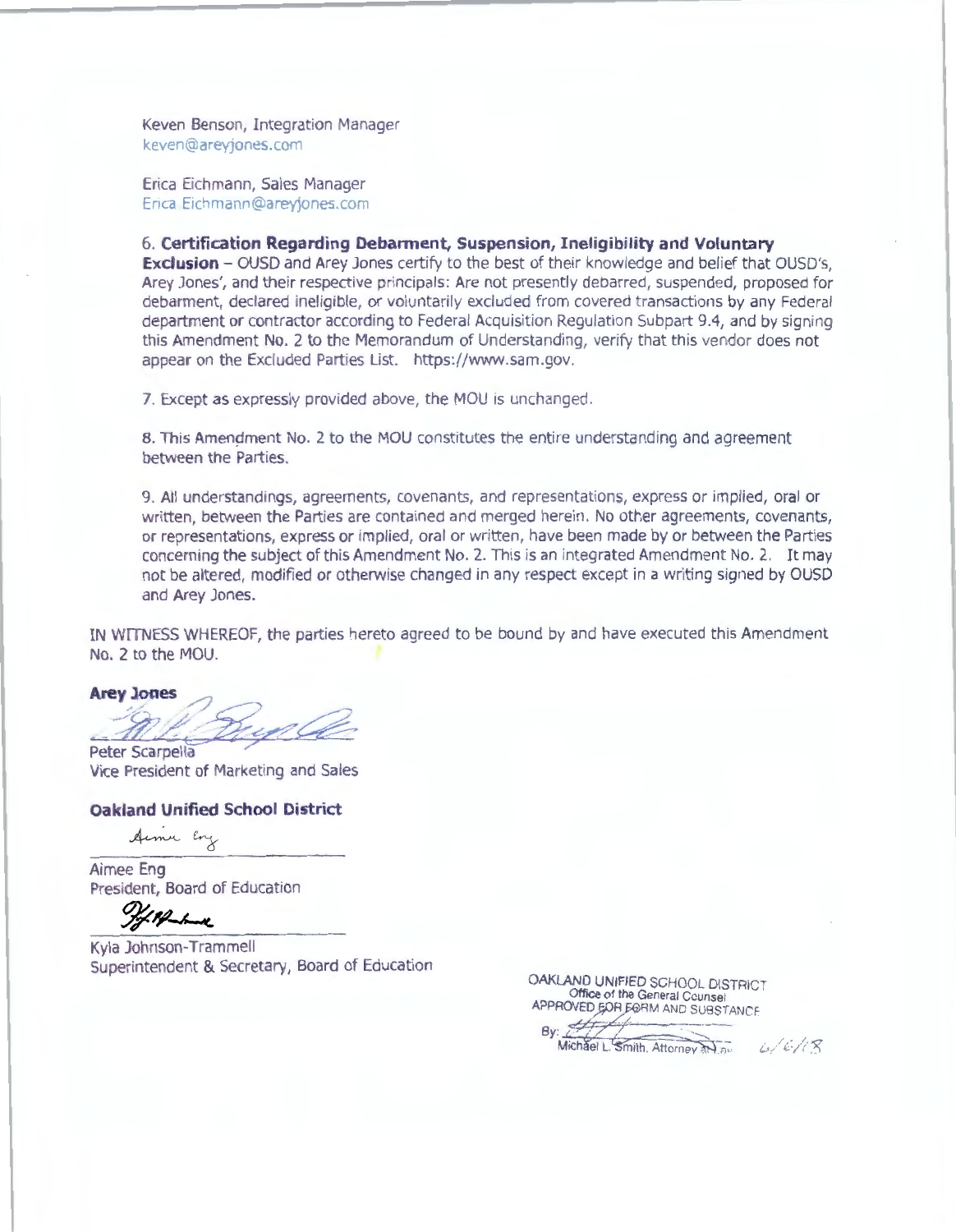| Board Office Use: Legislative File Info. |              |
|------------------------------------------|--------------|
| File ID Number                           |              |
| <b>Introduction Date</b>                 | 12/14/2016   |
| <b>Enactment Number</b>                  | $11-1929$    |
| <b>Enactment Date</b>                    | $2 - 14 - 1$ |



( .ommuniry *Schools,* Thriving *Studenrs* 

| Memo                                   |                                                                                                                                                                                                                                                                                                                                                                                                                                                                                                                                                                                                                                                                                                                                                                                                                                                                         |
|----------------------------------------|-------------------------------------------------------------------------------------------------------------------------------------------------------------------------------------------------------------------------------------------------------------------------------------------------------------------------------------------------------------------------------------------------------------------------------------------------------------------------------------------------------------------------------------------------------------------------------------------------------------------------------------------------------------------------------------------------------------------------------------------------------------------------------------------------------------------------------------------------------------------------|
| To                                     | <b>Board of Education</b>                                                                                                                                                                                                                                                                                                                                                                                                                                                                                                                                                                                                                                                                                                                                                                                                                                               |
| From                                   | Susan Beltz, Interim Chief Technology Officer<br>Vernon Hal, Senior Business Officer                                                                                                                                                                                                                                                                                                                                                                                                                                                                                                                                                                                                                                                                                                                                                                                    |
| <b>Board Meeting</b><br><b>Date</b>    | December 14, 2016                                                                                                                                                                                                                                                                                                                                                                                                                                                                                                                                                                                                                                                                                                                                                                                                                                                       |
| <b>Subject</b>                         | Amendment No. 1 to the MOU with Arey Jones To Improve Asset<br><b>Tagging, Security and Reporting</b>                                                                                                                                                                                                                                                                                                                                                                                                                                                                                                                                                                                                                                                                                                                                                                   |
| <b>Action Requested</b>                | Approval of Amendment No. 1 to the MOU with Arey Jones To Improve<br><b>Asset Tagging, Security and Reporting</b>                                                                                                                                                                                                                                                                                                                                                                                                                                                                                                                                                                                                                                                                                                                                                       |
| <b>Background</b><br><b>Discussion</b> | Under the existing MOU, Arey Jones, a partner through whom the District<br>purchases computer equipment, including Chromebooks, supports the<br>District in asset tagging computer equipment, installing computer security<br>tracking software and supporting the distribution of the asset tags and<br>software. Under Amendment No. 1, the Parties agree to:<br>1. The term of the MOU is extended from November 1, 2016 to June 30,<br>2018.<br>2. The following vendors and products are added to those that Arey<br>supports: CDW-G, Office Depot, and Projectors and Flat Screens valued<br>at more than \$500.00<br>3. Including the cost of Integration Pricing for Chromebook Carts: \$29.50<br>per item and Windows Devices: \$13.00 per item. The price includes<br>receive/warehouse, engraving, asset tag, asset collection and<br>delivery/installation. |
| <b>Recommendation</b>                  | Approval of Amendment No. 1 to the MOU with Arey Jones To Improve<br><b>Asset Tagging, Security and Reporting</b>                                                                                                                                                                                                                                                                                                                                                                                                                                                                                                                                                                                                                                                                                                                                                       |
| <b>Fiscal Impact</b>                   | Funding resource name: n/a                                                                                                                                                                                                                                                                                                                                                                                                                                                                                                                                                                                                                                                                                                                                                                                                                                              |
| <b>Attachments</b>                     | Amendment No. 1<br><b>MOU</b>                                                                                                                                                                                                                                                                                                                                                                                                                                                                                                                                                                                                                                                                                                                                                                                                                                           |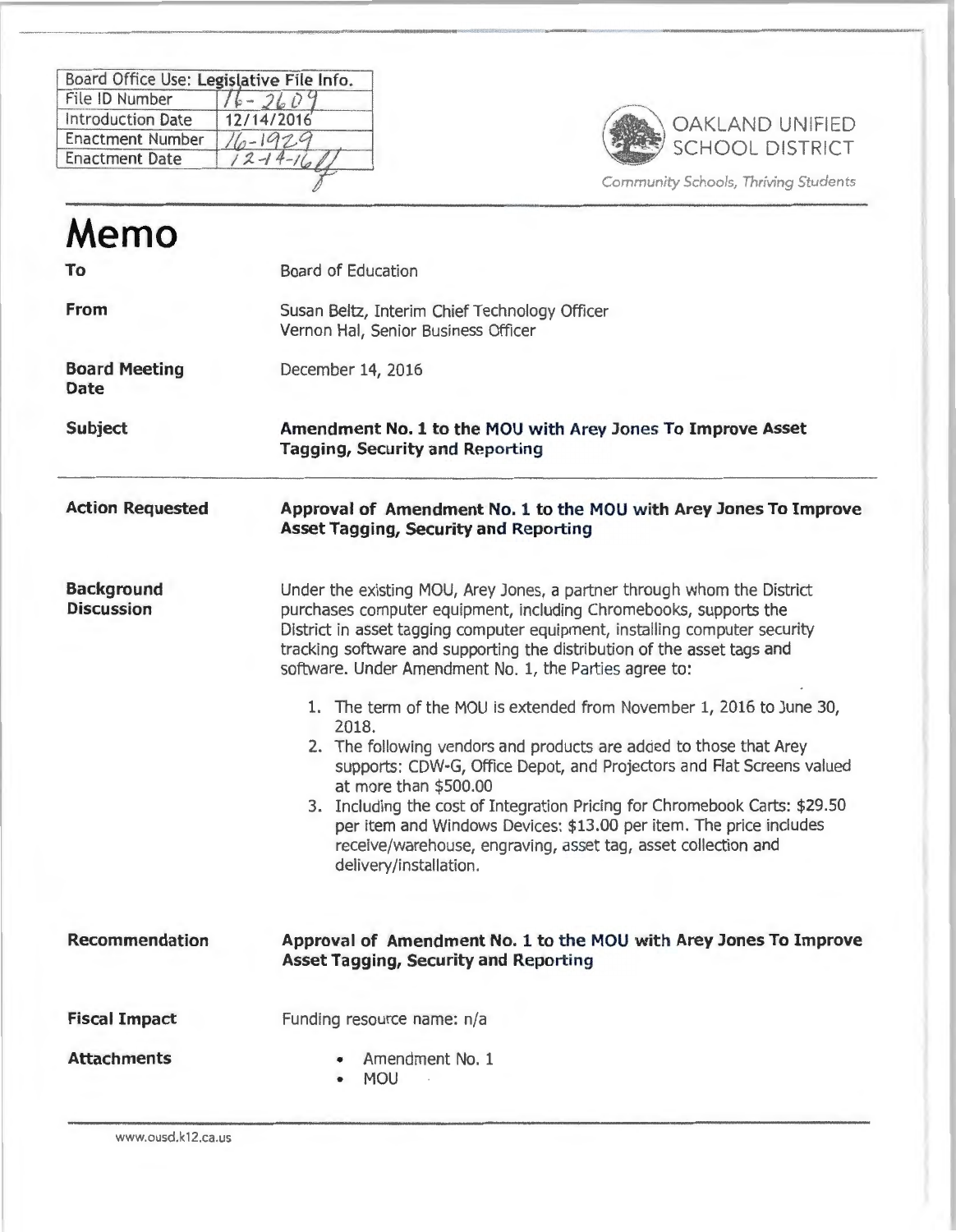**OAKLAND** UNIFIED

**SCHOOL DISTRICT**<br>Community Schr. ak, Treiving St. as me **CONTRACT JUSTIFICATION FORM This Form Shall Be Submitted to the Board Office With Every Consent Agenda Contract.** 

**Legislative File ID No.**  $16 - 2609$ Department: Senior Business Officer **Vendor Name:** Arey Jones **Contract Term:** Start Date: /////6 End Date: 6/30/18 Annual Cost: \$29.50/Chromebook: <sup>\$13</sup>/Windows derice Approved by: *<u>Senior Busidess</u>* Officer **Is Vendor a local Oakland business?** Yes No L **Why was this Vendor selected?** 

Existing contractor; Amendment to add additional services

**Summarize the services this Vendor will be providing.** 

Vendor supports asset tracking of assets of more than \$ 500

**Was this contract competitively bid?** Yes  $\Box$  No  $\Box$ 

If No, answer the following :

1) How did you determine the price is competitive?

Comparable prices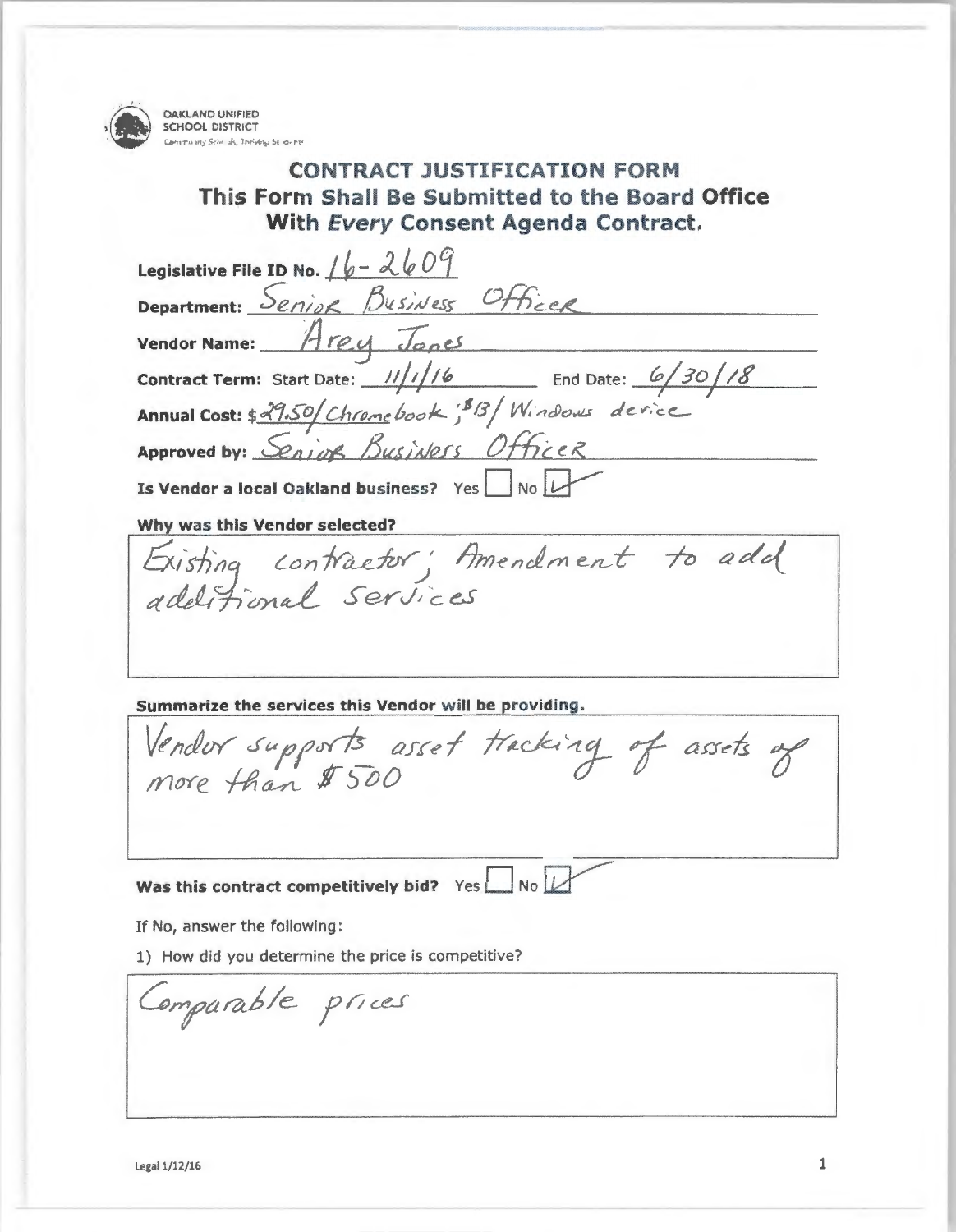|  | 2) Please check the competitive bid exception relied upon:                                                                                                                                                                                                                     |
|--|--------------------------------------------------------------------------------------------------------------------------------------------------------------------------------------------------------------------------------------------------------------------------------|
|  |                                                                                                                                                                                                                                                                                |
|  | <b>Educational Materials</b>                                                                                                                                                                                                                                                   |
|  | Special Services contracts for financial, economic, accounting, legal or<br>administrative services                                                                                                                                                                            |
|  | <b>CUPCCAA exception</b> (Uniform Public Construction Cost Accounting Act)                                                                                                                                                                                                     |
|  | Professional Service Agreements of less than \$87,800 (increases a small<br>amount on January 1 of each year)                                                                                                                                                                  |
|  | Construction related Professional Services such as Architects, DSA Inspectors,<br>Environmental Consultants and Construction Managers (require a "fair, competitive<br>selection process)                                                                                      |
|  | Energy conservation and alternative energy supply (e.g., solar, energy<br>conservation, co-generation and alternate energy supply sources)                                                                                                                                     |
|  | <b>Emergency</b> contracts [requires Board resolution declaring an emergency]                                                                                                                                                                                                  |
|  | <b>Technology contracts</b>                                                                                                                                                                                                                                                    |
|  | electronic data-processing systems, supporting software and/or services<br>(including copiers/printers) over the \$87,800 bid limit, must be competitively<br>advertised, but any one of the three lowest responsible bidders may be<br>selected                               |
|  | contracts for computers, software, telecommunications equipment,<br>microwave equipment, and other related electronic equipment and apparatus,<br>including E-Rate solicitations, may be procured through an RFP process<br>instead of a competitive, lowest price bid process |
|  | Western States Contracting Alliance Contracts (WSCA)                                                                                                                                                                                                                           |
|  | California Multiple Award Schedule Contracts (CMAS) [contracts are often<br>used for the purchase of information technology and software]                                                                                                                                      |
|  | Piggyback" Contracts with other governmental entities                                                                                                                                                                                                                          |
|  | <b>Perishable Food</b>                                                                                                                                                                                                                                                         |
|  | <b>Sole Source</b>                                                                                                                                                                                                                                                             |
|  | Change Order for Material and Supplies if the cost agreed upon in writing does<br>not exceed ten percent of the original contract price                                                                                                                                        |
|  | Other, please provide specific exception                                                                                                                                                                                                                                       |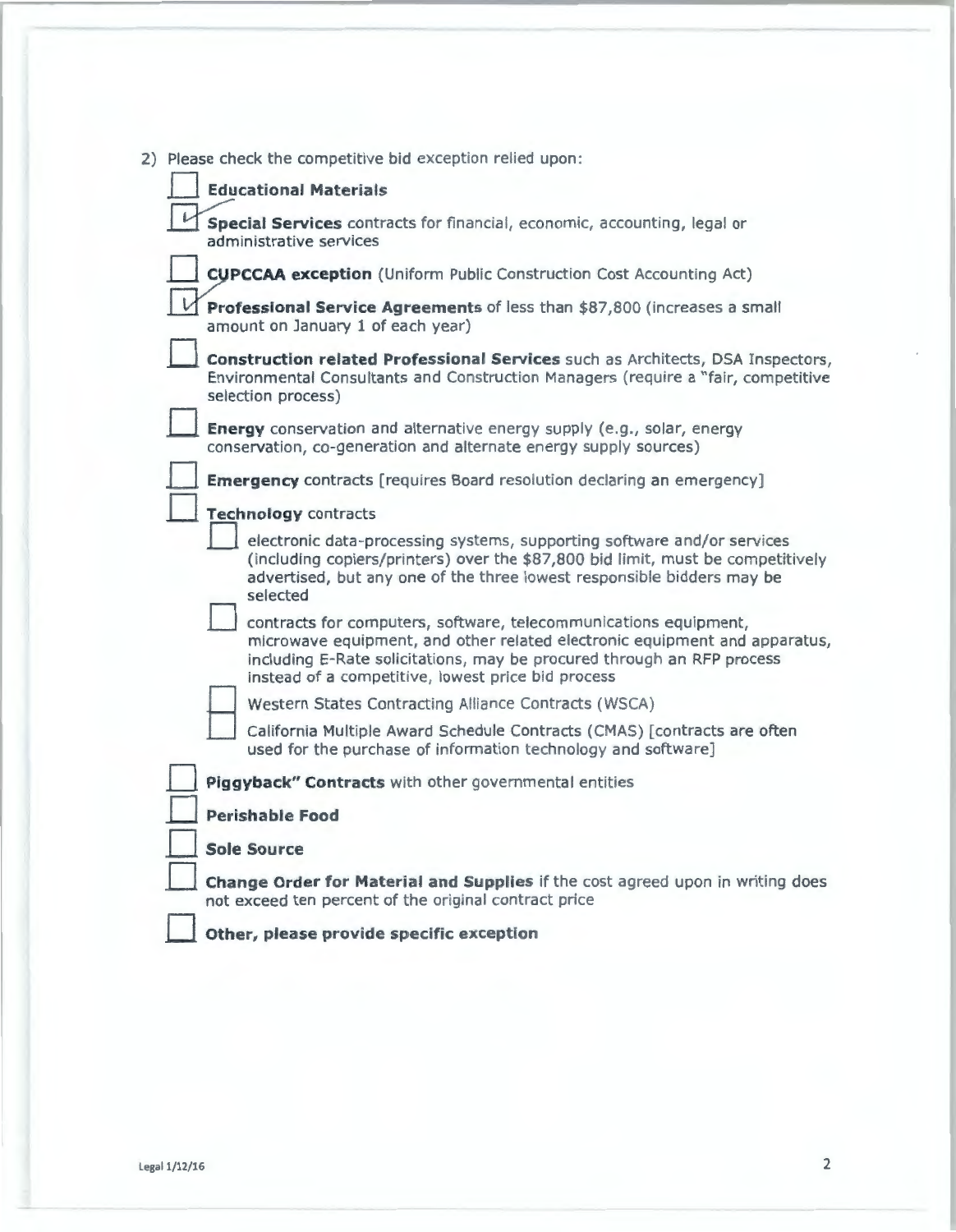| Board Office Use: Legislative File Info. |  |
|------------------------------------------|--|
| File ID Number                           |  |
| <b>Introduction Date</b>                 |  |
| Enactment Number                         |  |
| <b>Enactment Date</b>                    |  |

## **Amendment No. 1 to the Memorandum of Understanding Between Arey Jones and the Oakland Unified School District**

By 15-2262 on November 18, 2015, the Board of Education approved a MOU with Arey Jones to support the District's capital asset tagging, security program and computer distribution program. Under the MOU, Arey Jones, a partner through whom the District purchases computer equipment, including Chromebooks, supports the District in asset tagging computer equipment, installing computer security tracking software and supporting the distribution of the asset tags and software. The Parties hereby agree to amend the Agreement as follows:

- 1. The term of the MOU is extended from November 1, 2016 to June 30, 2018, provided however, the Agreement can be terminated by the District on 60 days prior written notice.
- 2. The following vendors and products are added to those that Arey supports:
	- CDW-G
	- Office Depot
	- Projectors and Flat Screens valued at more than \$500.00
- 3. The District's point of contacts for the MOU are changed to:

| Susan Beltz, Interim CTO |  |
|--------------------------|--|
| Susan.beltz@ousd.org     |  |

Johanna Turner, Capital Assets Manager johanna.turner@ousd.org

4. Including the cost of Integration Pricing as follows:

a. Chromebook Carts: \$29.50 per item - Includes complete white glove service; receive/warehouse, enroll into Chrome Management console and into individual OU, engraving, asset tag, population into cart, asset collection and delivery/install.

b. Windows Devices: \$13.00 per item - Includes receive/warehouse, custom image, engraving, asset tag, asset collection and delivery install.

5. Arey Jones point of contact for the MOU is changed to:

Keven Benson, Integration Manager keven@areyjones.com

Erica Eichmann, Account Manager Erica.Eichmann@areyjones.com

Amendment No. 1 Arey Jones and the Oakland Unified School District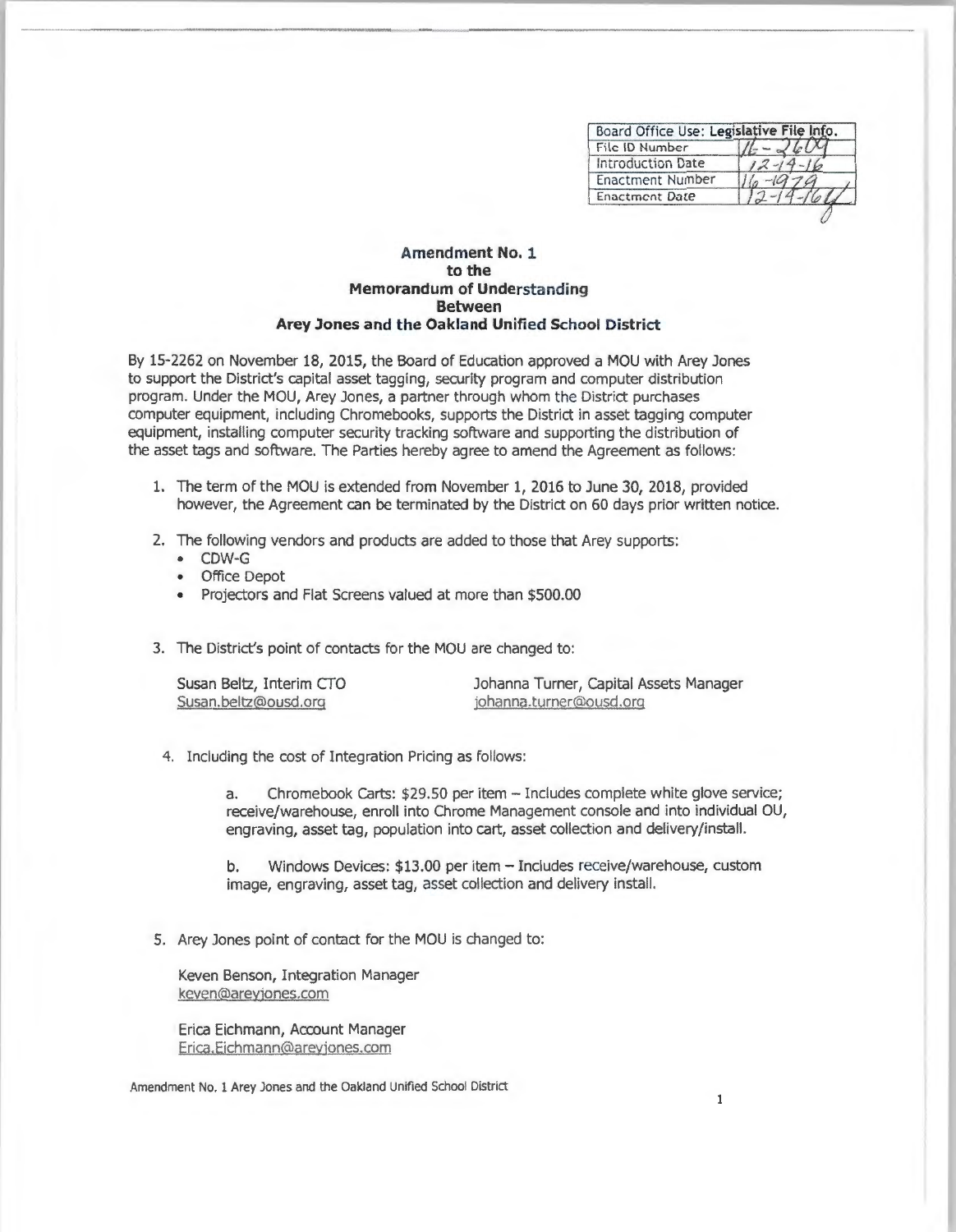- 6. Except as expressly provided above, the Agreement is unchanged.
- 7. This Amendment No. 1 to the MOU constitutes the entire understanding and agreement between the Parties.
- 8. All understandings, agreements, covenants, and representations express or implied, oral or written between the Parties are contained and merged herein. No other agreements, covenants, or representations, express or implied, oral or written, have been made by or between the Parties concerning the subject of this Amendment. This is an integrated agreement. It may not be altered, modified or otherwise changed in any respect except in a writing signed by each party.

IN WITNESS WHEREOF, the parties hereto agreed to be bound and have executed this Amendment No. 1 to the MOU originally approved by the Oakland Unified School District Board of Education on November 18, 2015.

**Arey Jones** Peter Scarpells, Vice President of Marketing and Sales

**The Oakland Unified School District** 

 $Q_0$ 

James Harris President, Board of Education

*#!ft?~* 

Antwan Wilson Superintendent & Secretary, Board of Education

Approved As to Form

Marion McWilliams, General Counsel

Amendment No. 1 Arey Jones and the Oakland Unified School District

File ID Number:  $16 - 7679$ Introduction **Date:** *Id-- / 4-/t,*  **Enactment Number: //** Enactment Date: / $\partial$ By:

2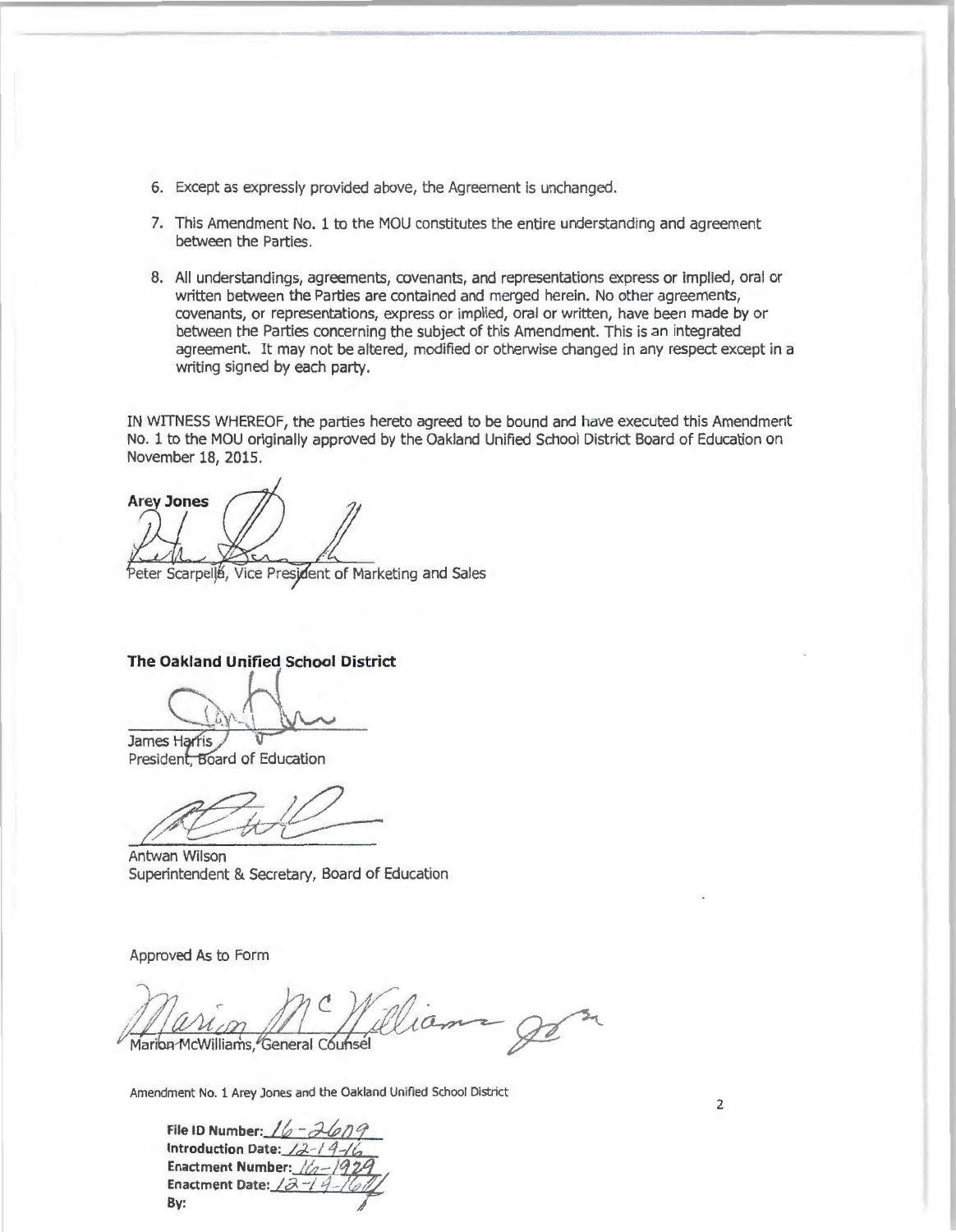| Board Office Use: Legislative File Info. |                 |
|------------------------------------------|-----------------|
| File ID Number                           | 15-2262         |
| <b>Introduction Date</b>                 | 11/18/2015      |
| <b>Enactment Number</b>                  | $15 - 1823$     |
| <b>Enactment Date</b>                    | $11 - 18 - 156$ |
|                                          |                 |



| Memo                                   |                                                                                                                                                                                                                                                                                                                                                                                                                                                                                                                                                |
|----------------------------------------|------------------------------------------------------------------------------------------------------------------------------------------------------------------------------------------------------------------------------------------------------------------------------------------------------------------------------------------------------------------------------------------------------------------------------------------------------------------------------------------------------------------------------------------------|
| To                                     | <b>Board of Education</b>                                                                                                                                                                                                                                                                                                                                                                                                                                                                                                                      |
| <b>From</b>                            | John Krull, Chief Technology Officer<br>Ruth Alahydoian, CFO                                                                                                                                                                                                                                                                                                                                                                                                                                                                                   |
| <b>Board Meeting</b><br><b>Date</b>    | November 18, 2015                                                                                                                                                                                                                                                                                                                                                                                                                                                                                                                              |
| <b>Subject</b>                         | MOU with Arey Jones To Improve Asset Tagging, Security and<br><b>Reporting</b>                                                                                                                                                                                                                                                                                                                                                                                                                                                                 |
| <b>Action Requested</b>                | Approval of MOU with Arey Jones To Improve Asset Tagging, Security<br>and Reporting                                                                                                                                                                                                                                                                                                                                                                                                                                                            |
| <b>Background</b><br><b>Discussion</b> | The MOU is an important part of the District's capital asset tagging,<br>security program and computer distribution program. Under the MOU,<br>Arey Jones, a partner through whom the District purchases computer<br>equipment, including Chromebooks, will support the District in asset<br>tagging computer equipment, installing computer security tracking<br>software and supporting the distribution of the asset tags and software.<br>The term of the MOU is October 1, 2015 to October 31, 2016. There is no<br>cost to the District. |
| <b>Recommendation</b>                  | Approval of MOU with Arey Jones To Improve Asset Tagging, Security<br>and Reporting                                                                                                                                                                                                                                                                                                                                                                                                                                                            |
| <b>Fiscal Impact</b>                   | Funding resource name: n/a                                                                                                                                                                                                                                                                                                                                                                                                                                                                                                                     |
| <b>Attachments</b>                     | <b>MOU</b>                                                                                                                                                                                                                                                                                                                                                                                                                                                                                                                                     |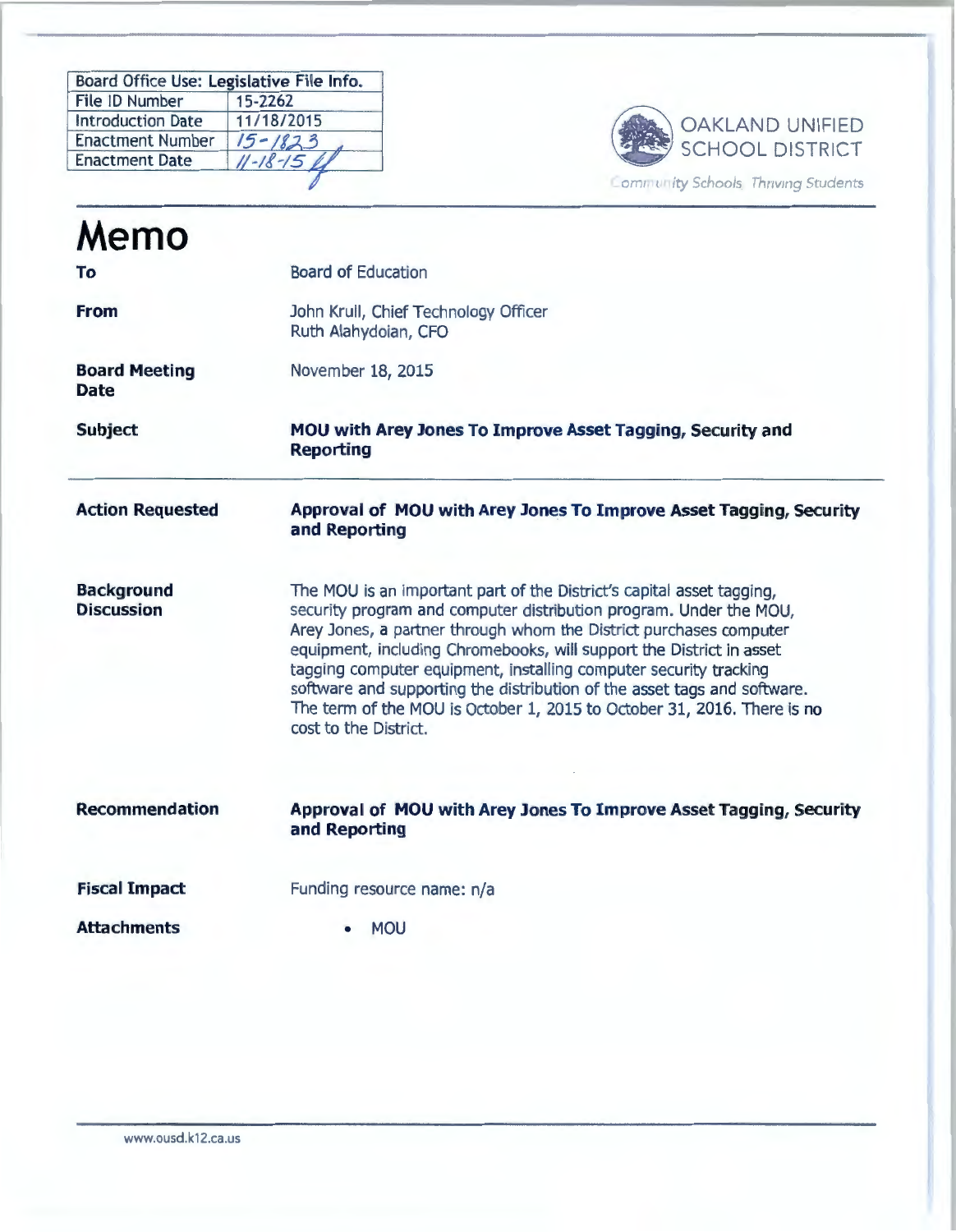## OAKLAND UNIFIED DISTRICT TECHNOLOGY and FINANCE SERVICES

## Memorandum **of** Understanding

Between

Arey Jones

and

## Oakland Unified School District

This Memorandum of Understanding (MOU) sets for the terms and understanding between Arey Jones Educational Solutions (Arey Jones) and Oakland Unified School Distric (OUSD) t to deliver compute r equipment asset services.

#### Background

This MOU is important because it outlines the specific roles and responsibilities that all parties have a clear understanding of their purpose in the partnership.

#### Purpose

The objective of this MOU is to set forth the understandings and intentions of the partners with regard to collaboralion in areas of mutual concern and to strengthen and enhance the joint capacities between Oakland Unified School District and **Arey** Jones to improve computer equ ipment asset tagging, security, distribution, and reporting through this MOU and being mindful of the district's strategic shift from traditional computer equipment asset tagging, distribution, and security installations to the Arey Jones services that focuses on providing quick assistance in partnership with the district's vision and motivation, goals, and values.

The above vision, goals, and values will be accomplished by undertaking the following activities:

Vision and Motivation :

- Understanding the impacts
- Assessing vulnerability
- Improving data acquisition and sharing
- Communicating impacts of data changes
- Implementing management strategies
- Adapting to changes

#### Goals:

- Asset tagging computer equipment
- Installing security tracking software
- Distributing computer equipment
- Delivering distributed asset data in a format as specified, on a monthly basis (the first of each month)

1000 Broadway, Suite 580, Oakland, CA 94507 www.ousd.org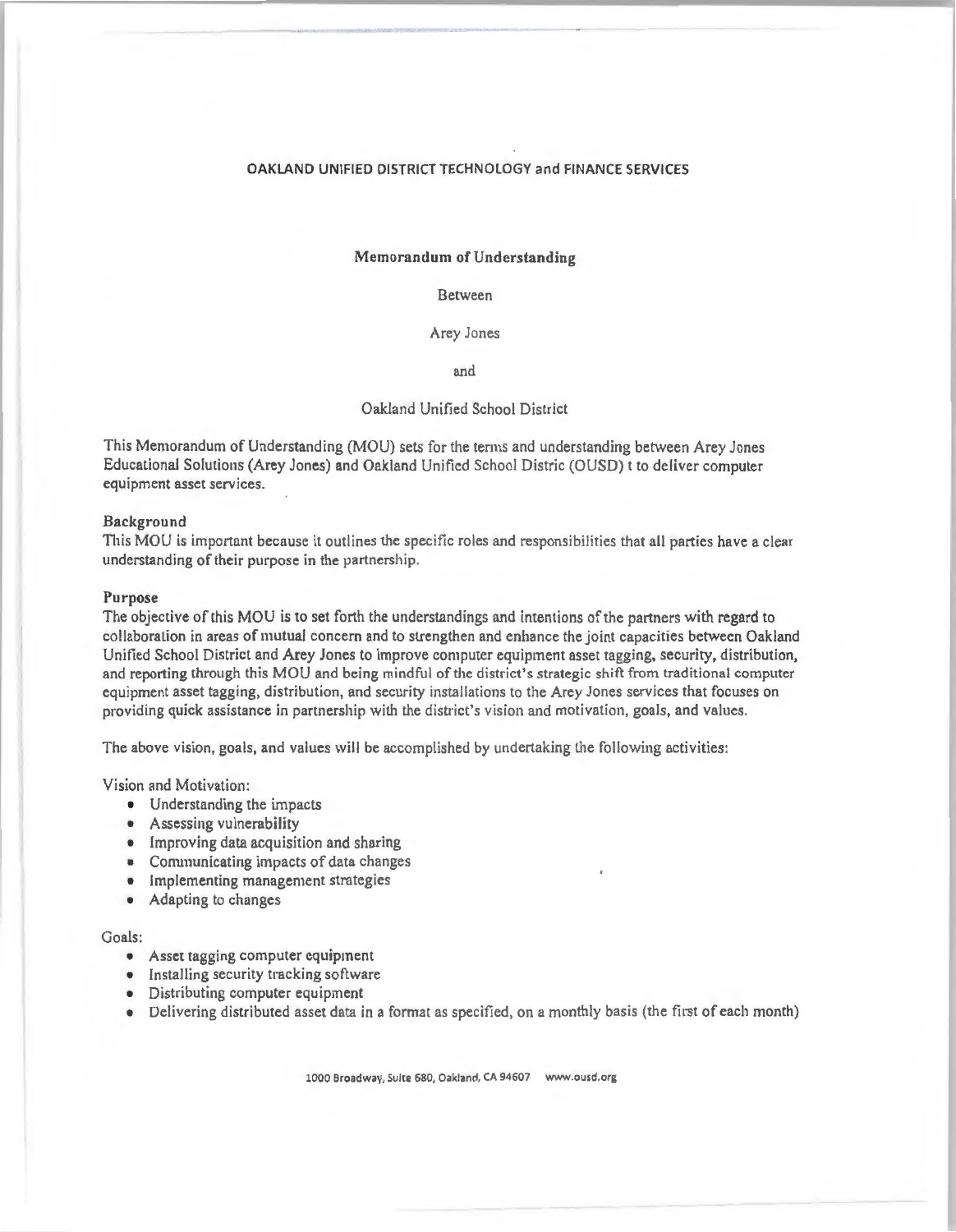## OAKLAND UNIFIED DISTRICT TECHNOLOGY and FINANCE SERVICES

- o Asset #, PO#, Invoice#, Vendor Name, Asset Description, Manu factor, Model, Serial Number, Acquisition cost, Acquisition date, Location (site #), Building, Room, Notes (applicable).
- Receiving a volume of asset tags as agreed upon, on a monthly basis (the first of each month)
- Supporting the districts needs and inquiries, quickly

## Values:

- Safety
- Respect
- Responsibility
- Kindness
- Doing your best

## **Reporting**

The following will evaluate effectiveness and adherence to the agreement and when evaluation will happen: Technologies Services - computer equipment and services, Business Services - purchases protocols and asset reporting.

## Funding MOU is not a commitment of funds

#### Duration

This MOU is at-will and may be modified by mutual consent of authorized officials from OUSD and Arey Jones. This MOU shall become effective upon signature by the authorized officials from the OUSD and Arey Jones and will remain in effect until modified or tenninated by any one of the partners by mutual consent. In the absence of mutual agreement by the authorized officials from OUSD and Arey Jones this MOU shall end on October 31, 2016.

Contact Information Arey Jones Mattie Scarpella Director of Services mattie.scarpella@areyjones.com

Oakland Unified School District John Krull Chief Technology Officer john. krull@ousd.org

Ruth Alahydoian Chief Financial Officer ruth.a lahydoian@ousd.org